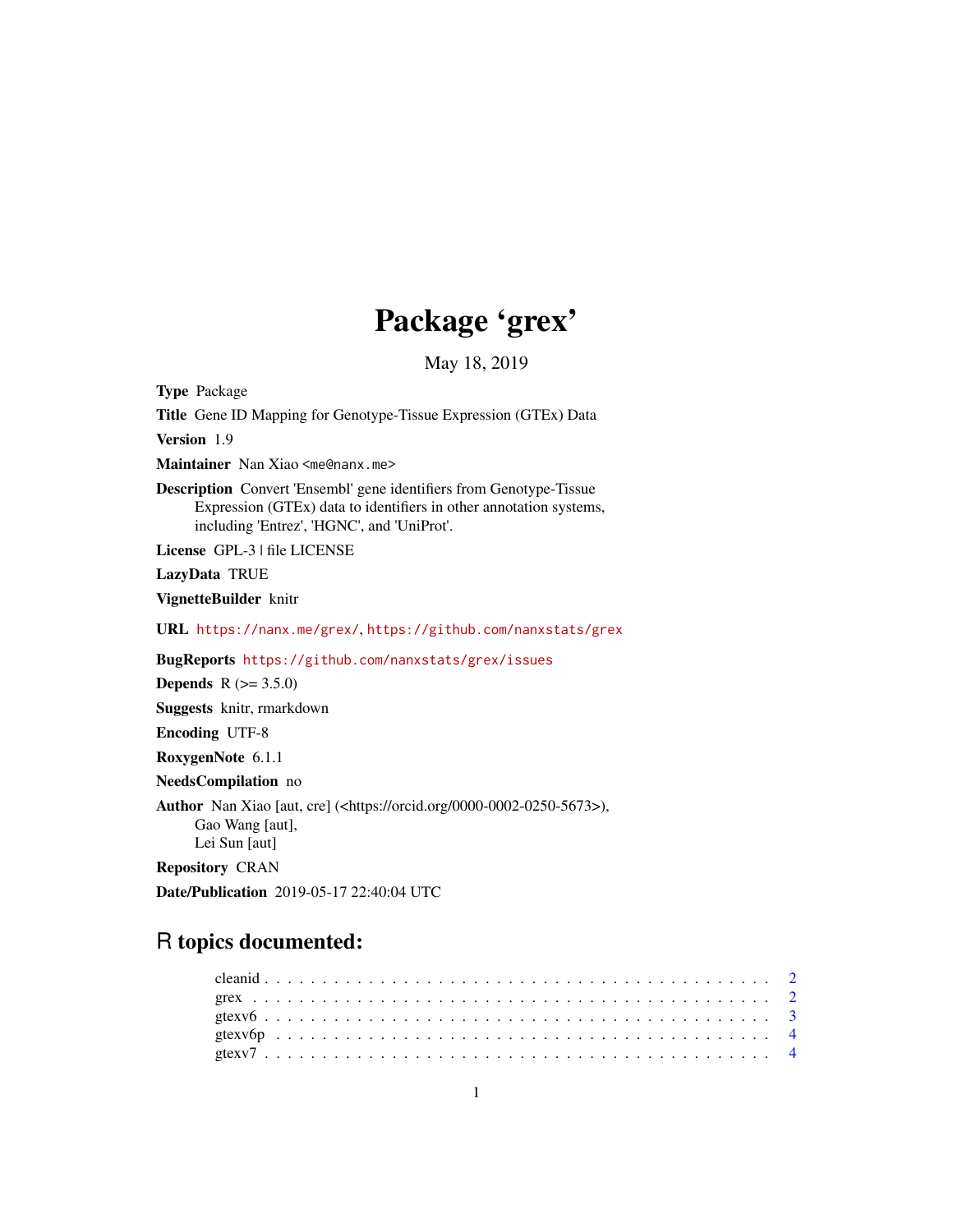#### <span id="page-1-0"></span>**Index** [5](#page-4-0). The second state of the second state of the second state of the second state of the second state of the second state of the second state of the second state of the second state of the second state of the second

cleanid *Remove Version Numbers in Raw GTEx (GENCODE) Gene IDs*

#### Description

Remove the '.version' part in raw GTEx (GENCODE) gene IDs to produce Ensembl IDs.

#### Usage

cleanid(gtex\_id)

#### Arguments

gtex\_id Character vector of GTEx (GENCODE) gene IDs

#### Value

Character vector of Ensembl IDs

#### Examples

```
gtex_id <- c("ENSG00000227232.4", "ENSG00000223972.4", "ENSG00000268020.2")
cleanid(gtex_id)
```
grex *Gene ID Mapping for Genotype-Tissue Expression (GTEx) Data*

#### Description

Map Ensembl IDs to Entrez Gene ID, HGNC symbol, and UniProt ID, with basic annotation information such as gene type.

#### Usage

grex(ensembl\_id)

#### Arguments

ensembl\_id Character vector of Ensembl IDs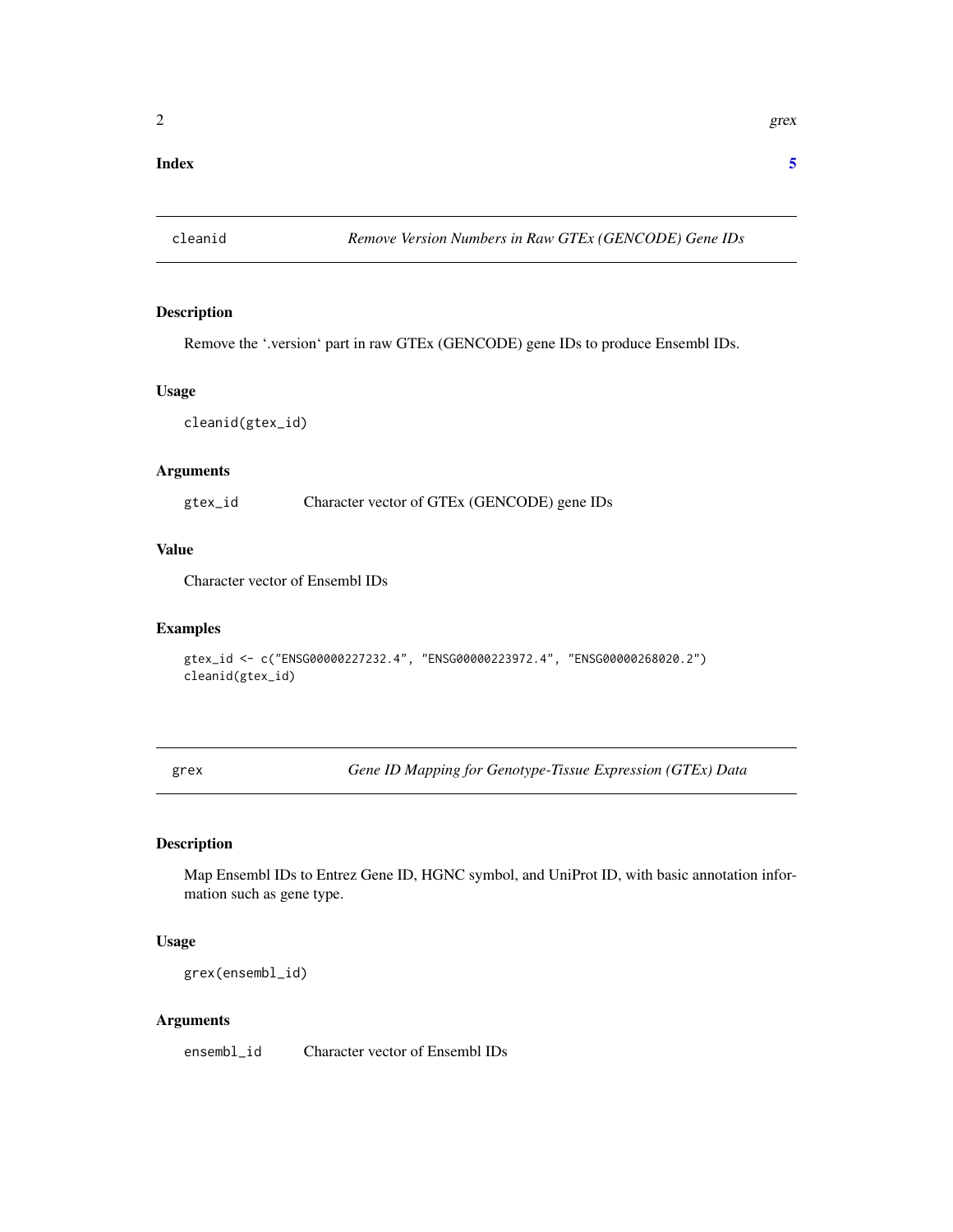#### <span id="page-2-0"></span>gtexv6  $\sim$  3

#### Value

This function returns a data frame with the same number of rows as the length of input Ensembl IDs, containing:

- ensembl\_id Input Ensembl ID
- entrez\_id Entrez Gene ID
- hgnc\_symbol HGNC gene symbol
- hgnc\_name HGNC gene name
- cyto\_loc Cytogenetic location
- uniprot\_id UniProt ID
- gene\_biotype Gene type

The elements that cannot be mapped will be NA.

#### Examples

```
# Ensembl IDs in GTEx v6p gene count data
data("gtexv6p")
# select 100 IDs as example
id <- gtexv6p[101:200]
df <- grex(id)
# Rows that have a mapped Entrez ID
df[
  !is.na(df$"entrez_id"),
  c("ensembl_id", "entrez_id", "gene_biotype")
]
```
gtexv6 *Ensembl IDs from GTEx V6 Gene Read Count Data*

#### Description

A dataset containing the Ensembl IDs from GTEx (V6) gene read count data.

#### Usage

gtexv6

#### Format

A character vector with 56,318 Ensembl IDs.

#### Source

<https://www.gtexportal.org>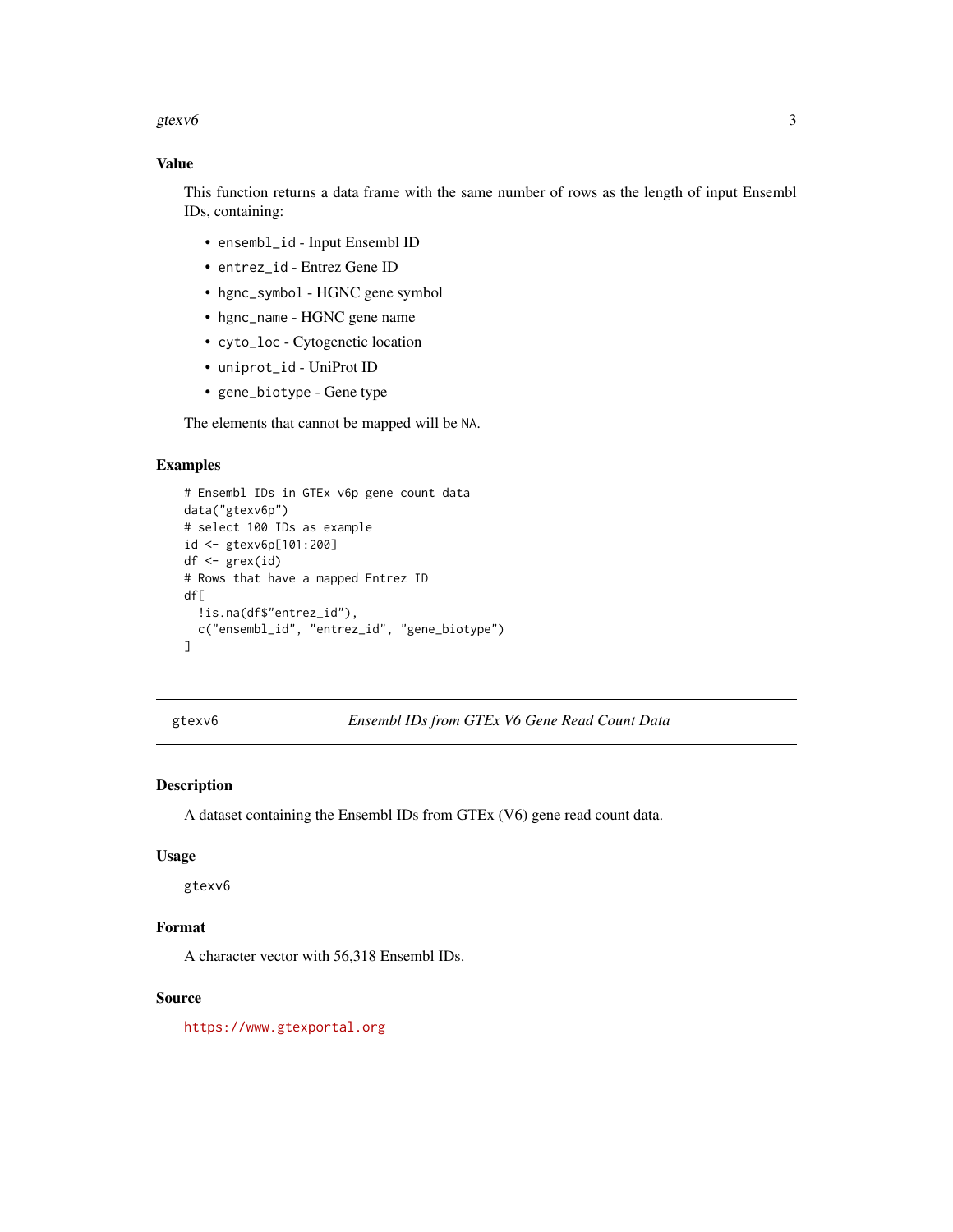<span id="page-3-0"></span>

#### Description

A dataset containing the Ensembl IDs from GTEx (V6p) gene read count data.

#### Usage

gtexv6p

#### Format

A character vector with 56,238 Ensembl IDs.

#### Source

<https://www.gtexportal.org>

gtexv7 *Ensembl IDs from GTEx V7 Gene Read Count Data*

#### Description

A dataset containing the Ensembl IDs from GTEx (V7) gene read count data.

#### Usage

gtexv7

#### Format

A character vector with 56,202 Ensembl IDs.

#### Source

<https://www.gtexportal.org>